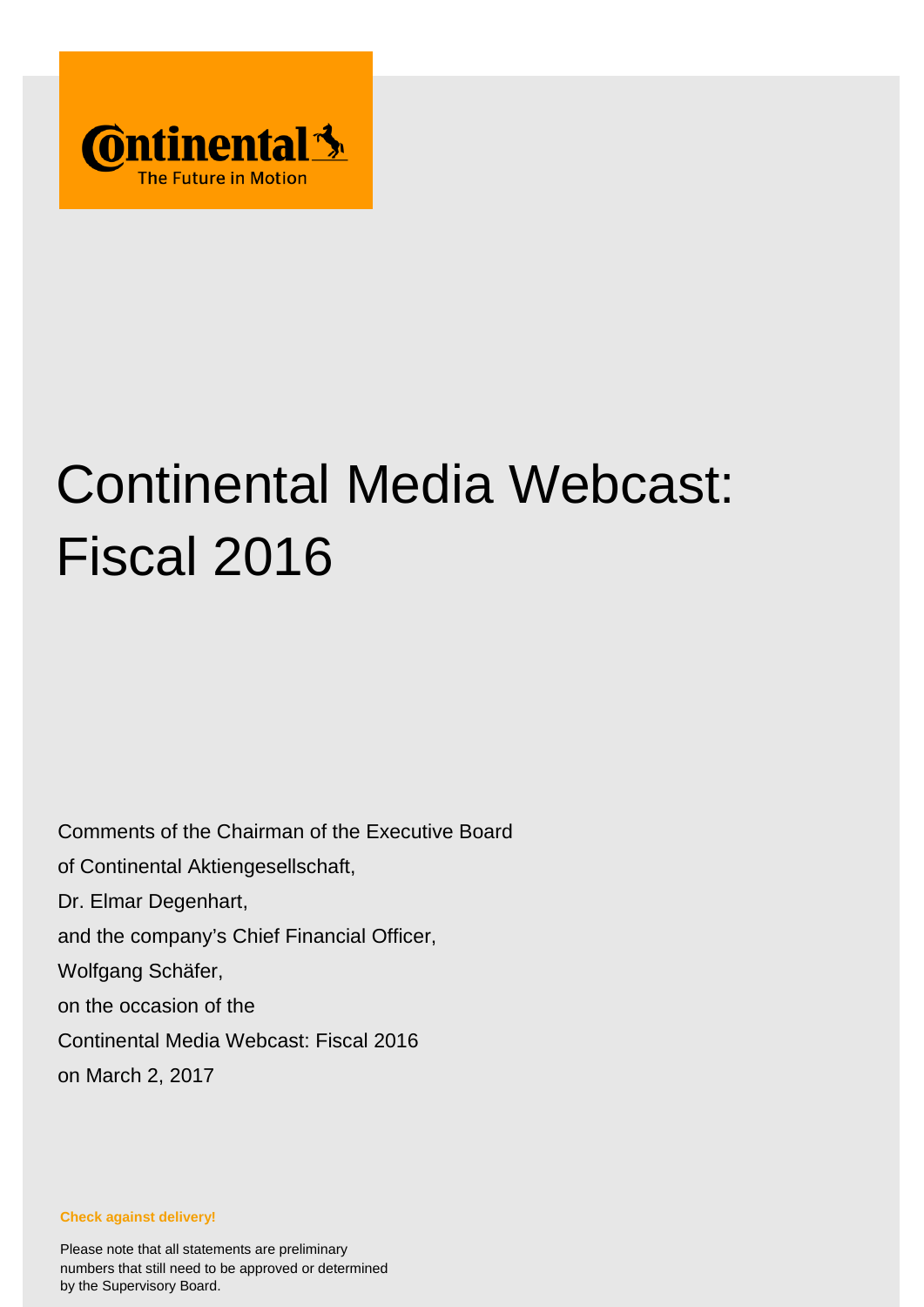## **Wolfgang Schäfer, CFO of Continental AG:**

Ladies and Gentlemen,

#### **We continued our growth again in 2016!**

And we comfortably achieved our adjusted annual targets. We even slightly exceeded them: we increased sales by 5 percent in organic terms – that is, adjusted for exchange rate effects and changes in the scope of consolidation. This means that we once again grew faster than the markets in which we operate. Nominally, there was an increase of more than 3 percent to €40.5 billion.

At €4.1 billion, our EBIT is almost at the previous year's level, and we achieved an EBIT margin of 10.1 percent. By way of comparison, in 2015 the figure was 10.5 percent.

The adjusted EBIT of €4.3 billion is only slightly lower than it was in 2015. The adjusted EBIT margin is once again at a high level of 10.8 percent.

As you are aware, provisions for warranty cases and pending antitrust proceedings, as well as expenses resulting from supply bottlenecks at a major supplier and increased development expenses have negatively impacted our profitability over the past year. Altogether, we are talking about negative effects of approximately €480 million.

Ladies and gentlemen, please let me repeat what we already said elsewhere in October: Most of the causes of these incidents may have happened a long time ago, but they are still unacceptable to us! Meeting the highest quality standards and acting with integrity are non-negotiable for us. We punish violations against this with absolute consistency. Our compliance mechanisms work very well and took effect at an early stage in the most recent cases.

Despite these detrimental events, automotive business developed well in 2016.

This was due mainly to market growth in Europe, the U.S.A., and China. Production of passenger cars and light commercial vehicles increased by more than 3 percent to around 93 million units worldwide in 2016. We once again grew faster than the market. Because with sales of €24.5 billion, our Automotive divisions recorded organic growth of 5 percent.

We will continue to achieve above-average growth in the years ahead. This is evidenced by our incoming orders: Automobile manufacturers worldwide placed orders worth over €35 billion with us, representing a year-on-year increase of more than 15 percent. Particularly strong growth was recorded by advanced driver assistance systems, with orders rising to more than €3 billion. Orders for products and systems for hybrid and electric vehicles also increased. They were up 17 percent at more than €1.2 billion.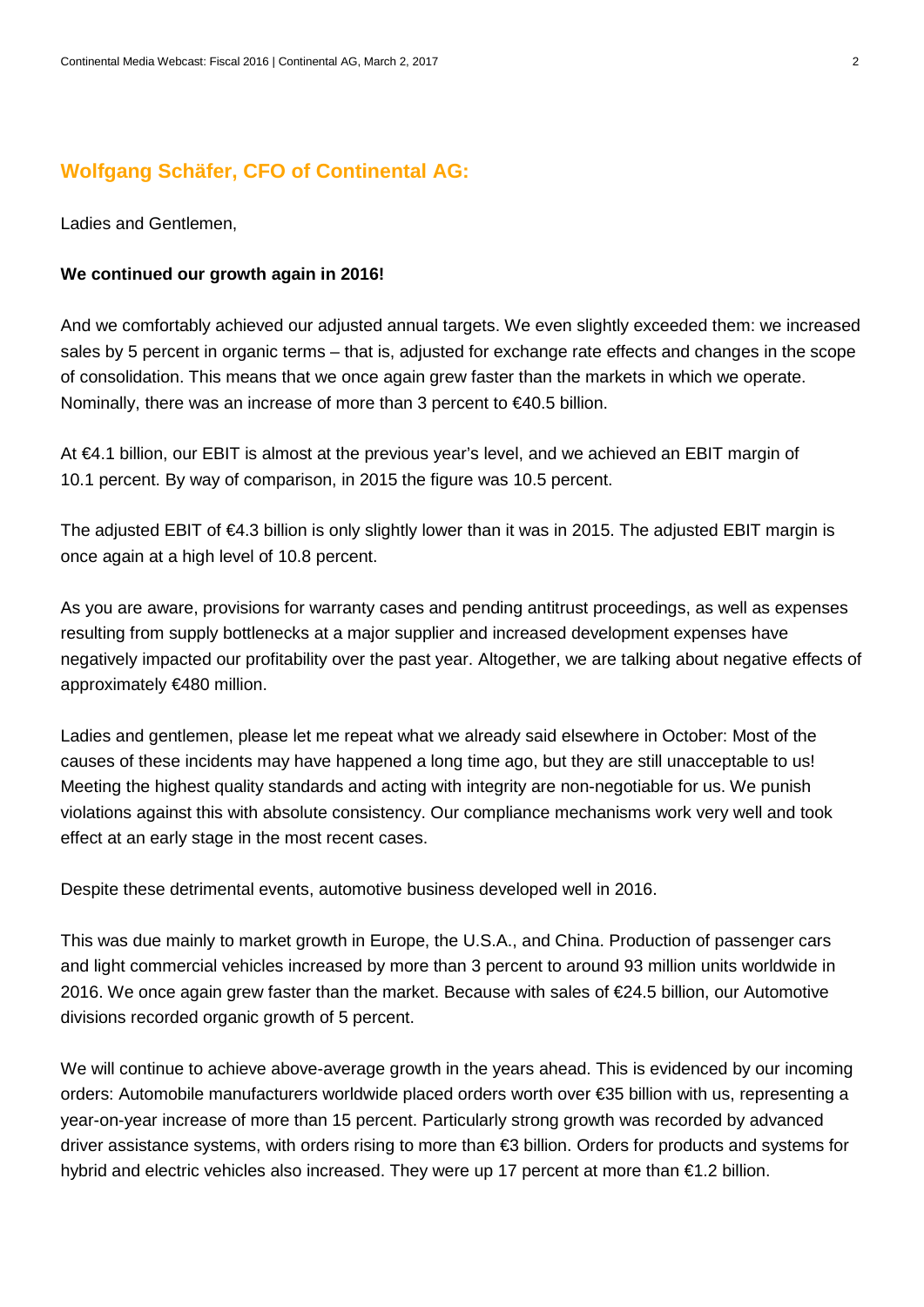Greater automation, electrification, and digitalization of mobility require more software.

This has two effects: higher costs for software development but also generally lower investment in property, plant, and equipment. The higher expenses in software development are therefore not worrying. And they hold value for the customer – this is what the customer is paying for. This can be seen in gross earnings on the one hand and in relation to R&D expenses on the other hand, which develop analogously. All in all, we do not expect the higher R&D costs to have a negative impact on the EBIT margin in the medium and long term. They are the result of a move away from mechanics and toward more electronics and software in vehicles.

Now let's move on to our business with technology products made of rubber:

In 2016, as in the previous year, we benefited from weak development in some parts of the raw material markets. The positive impact from lower costs for raw materials totaled approximately €150 million in the past fiscal year. However, this trend has now reversed. For the current year, we anticipate a negative impact of €500 million.

In the Tire division, we sold a record volume of 150 million passenger car and truck tires. We thus increased our market share further worldwide.

Sales in the Tire division recorded organic growth of 4.7 percent to €10.7 billion. The adjusted EBIT margin rose to 21.7 percent. Thanks to this record result, the Tire division contributes more than half of adjusted consolidated EBIT. This is an outstanding achievement!

It is also worth mentioning the acquisitions of Bandvulc in the U.K. and Hoosier Racing Tire in the U.S.A., with which we have further enhanced our expertise in the field of ultra-high-performance tires.

Sales in the ContiTech division recorded organic growth of 2.5 percent to €5.5 billion. The adjusted return on sales of 9.7 percent was considerably higher than in the previous year. This is particularly pleasing in view of the persistently weak demand in the oil and mining business.

We were also pleased to receive the antitrust authorities' approval of the purchase of the Hornschuch Group. This was granted a couple of days ago. In line with our strategy, we are thereby strengthening our business outside the automotive industry as well.

More than half of Hornschuch's sales are attributable to industrial applications such as synthetic leather for the furniture industry.

Overall, Continental has a very sound financial basis.

We further reduced net indebtedness by more than  $\epsilon$ 700 million to  $\epsilon$ 2.8 billion.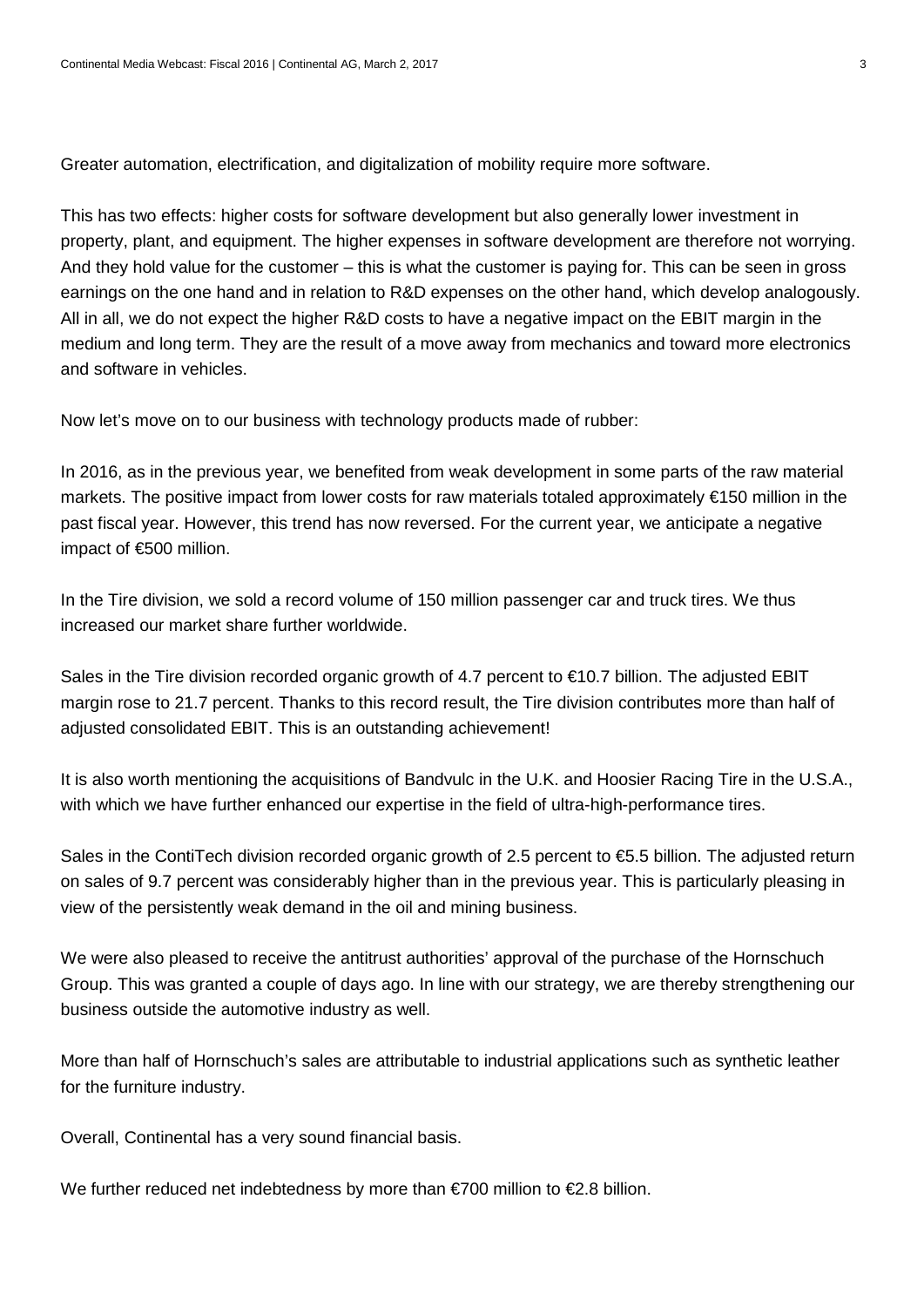Equity increased to  $\epsilon$ 14.7 billion – a new record high. This corresponds to an equity ratio of 40.7 percent.

The same applies to net income: With a profit after taxes of  $\epsilon$ 2.8 billion and earnings per share of  $\epsilon$ 14.01, we generated a new record high for our shareholders.

The Executive Board is therefore proposing to increase the dividend for the fifth time in a row. The dividend per share is to amount to €4.25. This corresponds to a total payout of €850 million, or a dividend payout ratio of 30.3 percent.

### **Now moving on to the outlook:**

#### **We intend to continue our profitable growth in 2017:**

Although the environment is becoming more challenging in political and economic terms, the start to the year has confirmed our expectations.

We currently anticipate a moderate rise in global vehicle production of 1 percent to just under 94 million passenger cars and light commercial vehicles. China and Europe in particular, as well as stabilizing markets in Brazil and Russia, will more than compensate for the slight decline in growth on the American market.

For fiscal 2017, we expect an increase in sales of 6 percent to more than €43 billion. We also expect to achieve an adjusted EBIT margin of over 10.5 percent again.

Ladies and gentlemen, in summary this all means nothing other than that we are aiming to achieve new record figures in a challenging environment.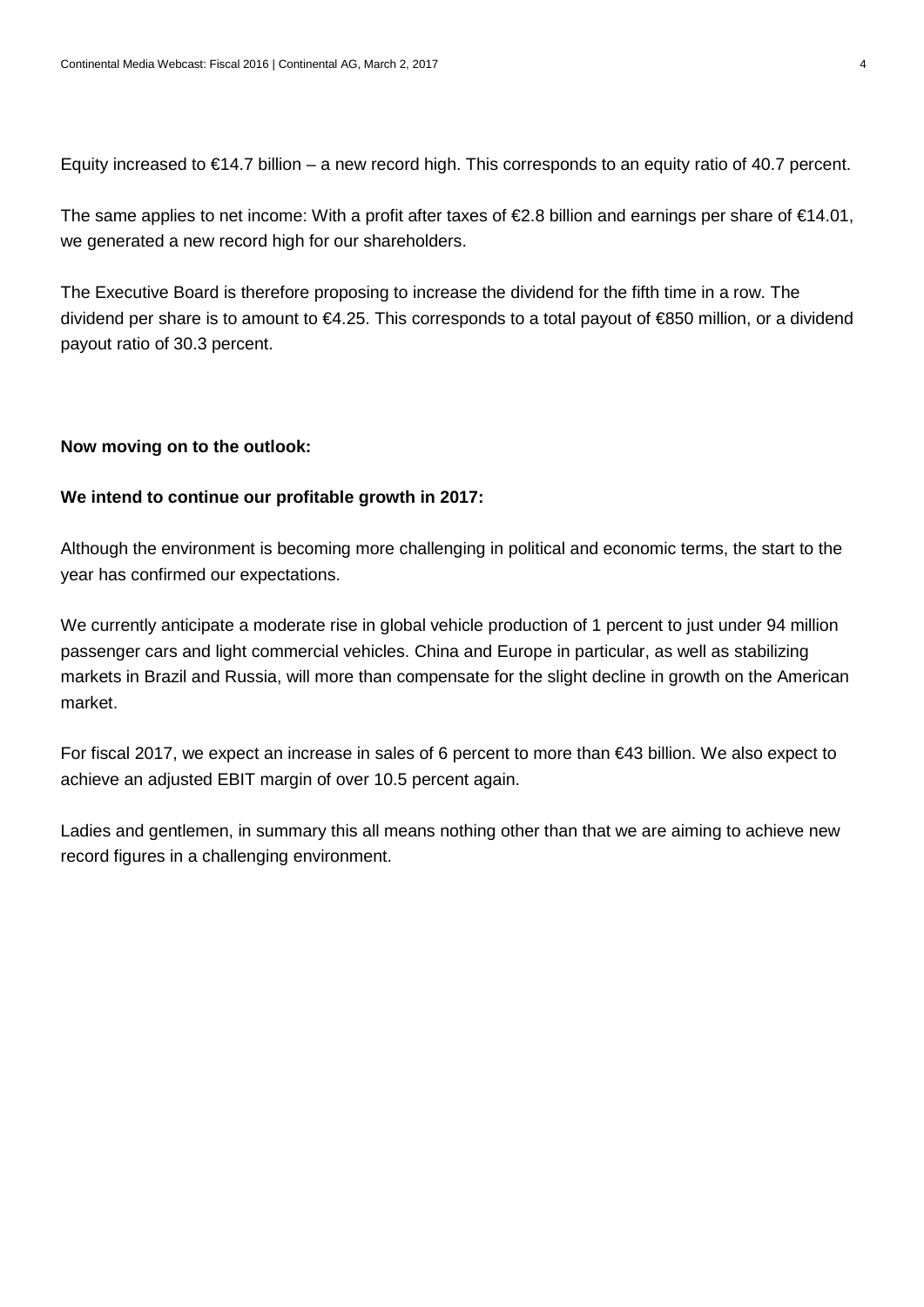## **Dr. Elmar Degenhart, CEO of Continental AG:**

In top shape financially and a technical pioneer: This is how Continental is presenting itself to you now.

And we need to be in this top condition, as we are observing the developments around us with concern: Protectionism, populism, and Britain's exit from the EU. Political and economic uncertainty is growing. We have to expect major turbulence without forewarning on our markets.

As a result, one thing above all counts for us: speed. Accelerating fast and braking hard and safely when necessary. This is our response to volatility and uncertainty.

At the same time, the automotive industry is undergoing a fundamental transformation. This doesn't stop at firmly established technologies and proven business models.

The inner workings of the car as we know it will be made up completely differently in 10 to 15 years' time. Electrification, automation, and digitalization are bringing about the biggest transformation process in the more than 130-year history of the automobile.

We are tackling this radical change vigorously and purposefully, creating value sustainably with pioneering technologies and new business models.

In the future, cars will of course be purely electrically powered, fully connected, and autonomously driven. But that is not the only change currently taking place. The combustion engine actually still has its peak ahead of it. Until then, we can make it even more efficient by means of partial electrification, for example with our 48-volt system. We do not expect to see a gradual decrease in direct injection and diesel engines until after 2025.

Our persistence will pay off. We strongly believe in fully electric driving. For this reason, we have invested a total of more than €1 billion over the past years and are currently working on more than 50 production projects worldwide.

With our components and systems for electric cars, we will generate higher value than with solutions for combustion engine drive systems.

We all know what is currently holding the electric car back from a breakthrough: low range and high acquisition costs along with a lack of convenience.

I am convinced that a leap forward in battery cell technology is required to help electric mobility achieve a breakthrough.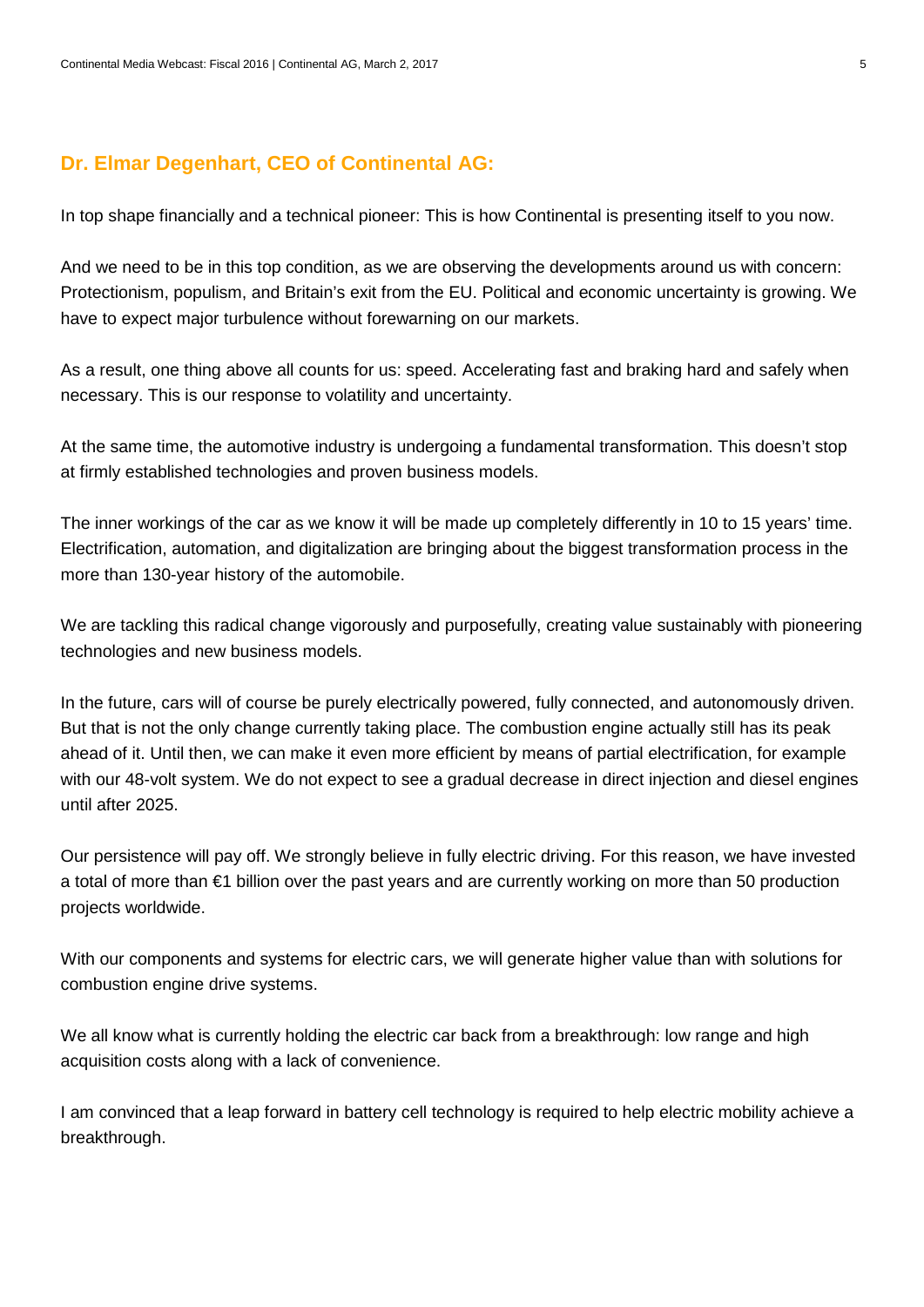We intend to make systematic use of the new growth prospects for electric mobility. For this reason, in October last year we announced a strategic review of our Powertrain division. This should also result in our business here being more firmly focused on new opportunities.

We hope you understand that we do not wish to make any further comments on this at present. We will provide more details on this around the time when we publish our figures for the first quarter.

We are already growing rapidly with products and systems for assisted and automated driving.

In the past fiscal year, our sales with advanced driver assistance systems amounted to €1.2 billion. We anticipate sales of well over €2 billion in 2020.

In this way, we are helping to make accidents a thing of the past. This is no longer just a utopian vision! For this reason, we have already invested more than €1 billion in research and development for assisted and automated driving. Over the coming years, we will further increase expenses for this.

Sensor technology is one good example of our rapid growth: We want to bring automated driving onto the roads safely. To achieve this, vehicles must be able to detect their surroundings reliably. This is done using systems that complement and corroborate one another.

Sharpening the senses of vehicles in this way is an important element for automated driving. Flash lidar is a pioneering laser technology in this area. It works in a similar way to a series of flash photos.

This is a highly efficient method. We use it to construct an extremely accurate and distortion-free map of the surroundings.

This particularly applies to situations that were previously challenging for sensors, such as driving in fog or snow or going through tunnels. Our laser technology will be ready for production by 2020.

Alongside electrification and automation, digitalization is the third key technology that will define the car of the future.

The car of the future will be a computer on wheels. It will have to cope with a huge amount of unprocessed data: more data than four full-length feature films in high resolution in a single second.

This includes important road data that will be picked up by our tire sensors.

Reduced to the essentials, we make data packages available to third parties. To do so, we extend our "eHorizon" to a cloud service: a highly precise map of the vehicle's surroundings, enabling exact navigation.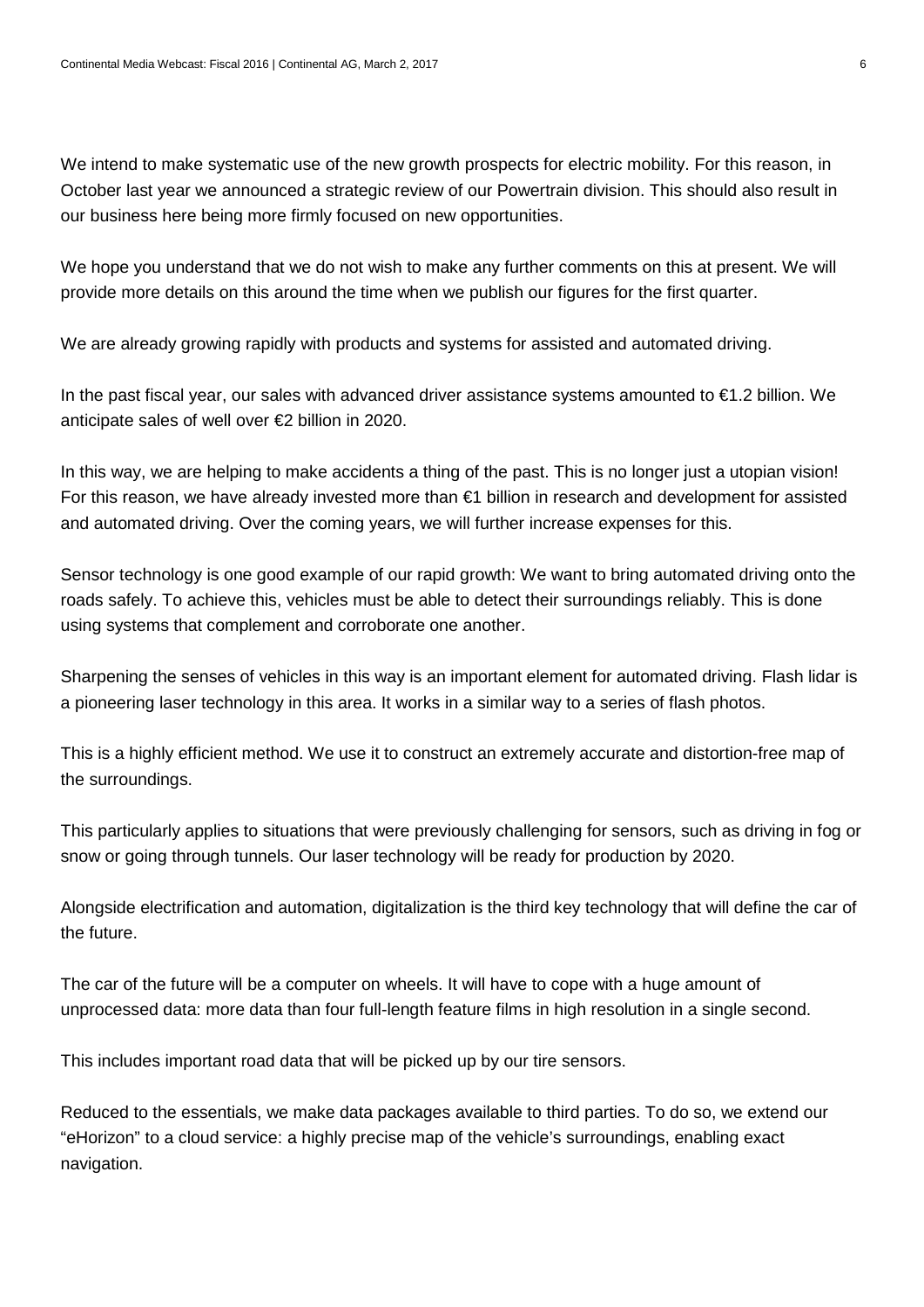Our eHorizon is already successful in standard production. Today, it is not yet connected to the Internet. Yet even in its current form, it makes a significant contribution to saving fuel.

200,000 trucks equipped with this technology have reduced their diesel consumption by more than 390 million liters since 2012. This corresponds to a saving of almost €500 million. CO2 emissions from trucks were able to be reduced by over a million metric tons.

In the future, more and more sensor data from vehicles will be available in the cloud. This way, our eHorizon becomes dynamic. Important milestones on the route are updated virtually in real time. Furthermore, our growing road database controls information pertaining to current traffic infrastructure.

For instance information on new road signs, changed traffic light phases or road closures. With current data from eHorizon and road database, we support anticipatory driving. The result: added safety and even better fuel economy.

Vehicles are thus becoming part of the Internet. This gives rise to new growth potential for us that goes beyond traditional business with components.

We are already using services to increase the impact of our products and functions.

Take tachographs, for example – a key component of modern truck safety. We have now created a whole ecosystem of electronic services in this area. In this way, we keep millions of vehicles worldwide constantly on the move. Fleet managers thus save time and money. Furthermore, optimized fleets reduce emissions.

With the acquisition of Zonar, our ecosystem has grown by another 600,000 vehicles in the U.S.A. This includes school buses as well as the transportation of hazardous goods. For example, parents can use our services to track whether their children have arrived safely at school on the bus.

Increasing digitalization allows for completely new mobility services. This includes keyless access systems for rental vehicles.

A new multi-billion market is emerging that we are tapping systematically with our Intelligent Transportation Systems business unit in Silicon Valley.

It is clear that we still earn most of our money with tangible products. However, we will increasingly earn it with helpful intangible functions.

By 2020, we will generate sales of more than €50 billion with our successful business with tires, industrial products, and automotive electronics.

In the meantime, this will increasingly be supplemented by income from services.